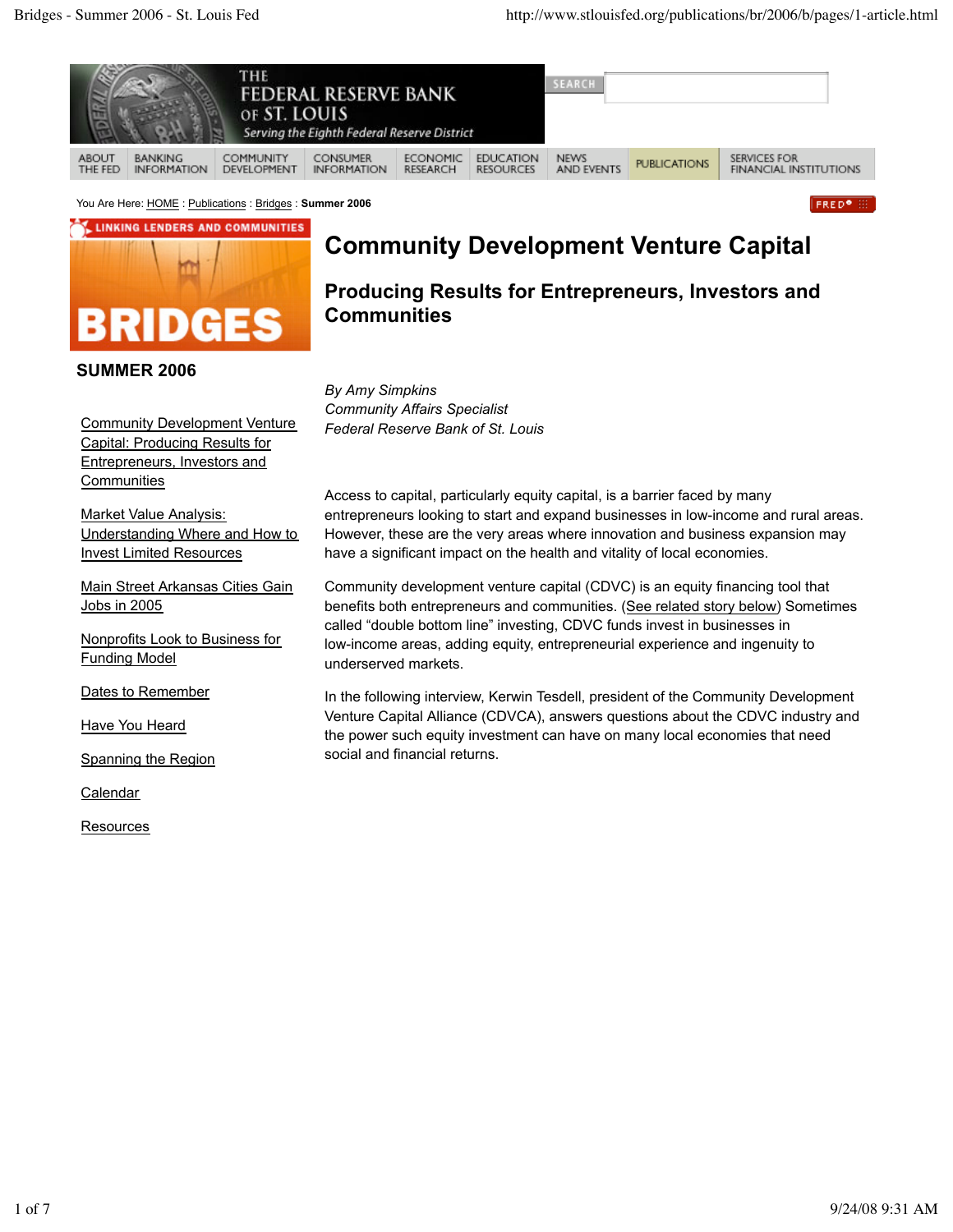

### **1. What do you mean by double bottom line investing?**

Most venture capital funds have a single bottom line: financial returns to investors. CDVC funds are serious about providing market financial returns to investors, but they also focus on a second, developmental bottom line: creation of good, entry-level employment and the provision of equity capital to businesses in underinvested areas. This second bottom line does not have to detract from the first. Our funds seek out businesses whose success and rapid growth will satisfy both bottom lines.

### **2. Why do you think venture capital is an important part of community development?**

Community economic development is fundamentally about making things happen in a business and in an economy that would not otherwise happen. Venture capital financing does that. When a smaller business wants to develop a new product line or finance a new plant, it cannot do so prudently with debt alone; it needs equity capital to expand. But equity capital is in short supply in most inner city and rural areas of the nation. Traditional venture capital is almost nonexistent, and low-wealth communities tend not to have the wealthy family members and angel capitalists who finance most businesses.

A dedicated source of equity capital can be a powerful force for economic development in a low-wealth area. Equity capital can help leverage larger amounts of more senior debt financing. In addition, CDVC funds become partners in the businesses in which they invest, sitting on their boards of directors, helping them with marketing plans, lining up customers, attracting other financing, and providing other assistance necessary to make sure the businesses succeed. The combination of equity capital and intensive business building is the most powerful model of economic development I know.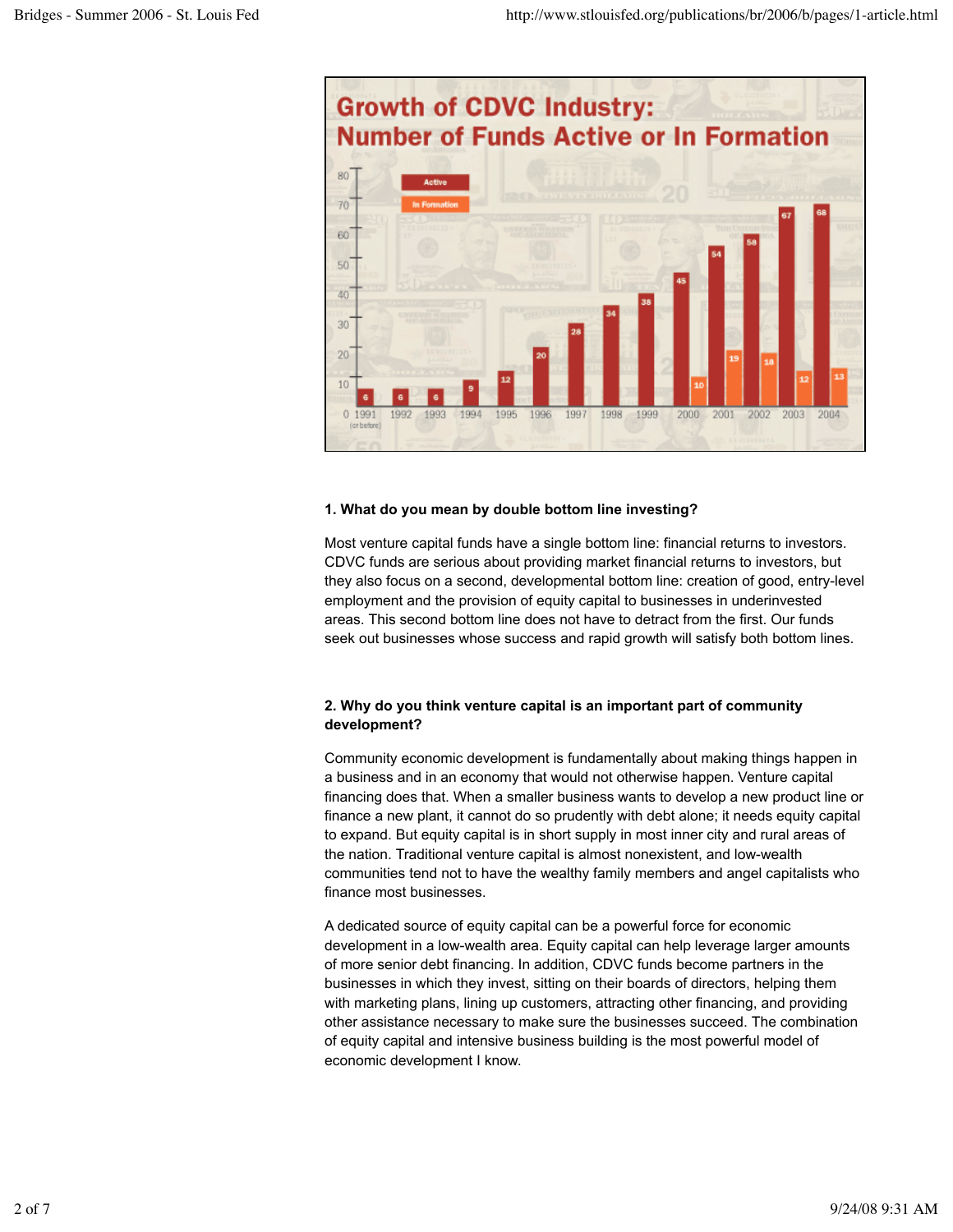

*Banks often invest in community development venture capital (CDVC) funds as a way to help meet their CRA investment test criteria. Additional information about CRA-qualified investments may be found at www.frbsf.org/cdinvestments and at www.ffiec.gov/cra/default.htm.*

#### **3. Where do CDVC funds typically operate? Are there geographic areas of focus?**

CDVC funds operate in underinvested inner-city and rural areas throughout the United States. Some operate in a single state or area, while others work in broader, multistate regions. In addition, CDVC funds are being established in other parts of the world, including eastern and western Europe, Asia, Africa and Latin America.

#### **4. Is there a structure that is common in CDVC funds?**

The vast majority of CDVC funds are established as for-profit LLCs or LPs with 10-year lives and traditional venture capital terms. These offer investors familiar financial terms. In addition, many CDVC funds have affiliated not-for-profit organizations that enhance the social value of the fund's investment activity by providing extensive pre-investment and post-investment support to companies, mentoring opportunities to entrepreneurs, and workforce development and wealthbuilding services to employees. Some CDVC funds, themselves, are organized as not-for-profit organizations.

#### **5. Who typically invests in CDVC funds?**

Banks are by far the largest group of investors, accounting for approximately 42 percent of all CDVC investments, and this percentage is increasing over time. Other important investors in CDVC funds include nondepository financial institutions, such as pension funds and insurance companies; foundations; federal, state, and local government; and wealthy individuals.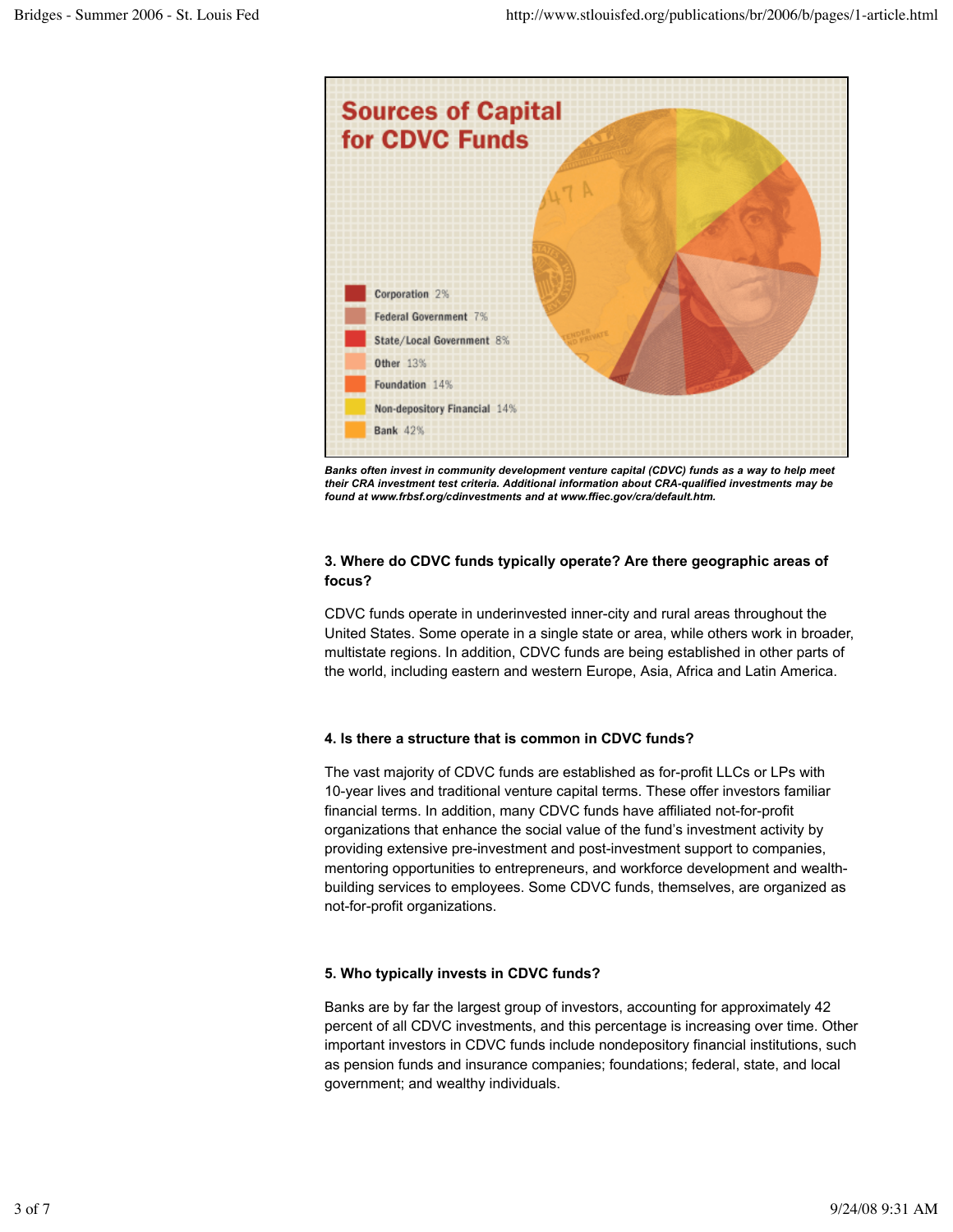#### **6. What is the average return on investment for CDVC funds and how do you measure the double bottom line?**

CDVC is a young industry. No funds structured as limited partnerships or LLCs with limited life spans have wound up, so no definitive statistics regarding financial returns to LPs—comparable to the NVCA Yearbook statistics—can currently be compiled for this industry. However, to provide a preliminary answer to the question of financial returns in the industry, CDVCA assembled a model portfolio of all exited investments from the three oldest CDVC funds in the nation. We looked at all exits of investments made between 1972 and 1997. These include 24 full and partial exits and seven complete write-offs. This model portfolio yielded a 15.5 percent annual internal rate of return, weighted by dollars invested, including write-offs. Because the three funds studied were all perpetual life funds, and two of the three were not-forprofits, we would expect that returns for the newer for-profit funds with pressure to exit within a limited period of time will produce higher financial returns.

CDVCA and the CDVC industry have made great strides in the development of methods to measure social impact. In 2005, CDVCA released its Measuring Impacts Toolkit, which is a sophisticated methodology and survey instrument for measuring the social returns of CDVC investments. Among other things, the toolkit measures job creation, job quality and availability of jobs to low-income people. It also looks at such factors as where investments are located, dollars leveraged and tax dollars produced. For example, administration of this methodology shows that the average increase in employment in CDVC-financed companies is 89 percent, with a 124 percent increase in low-income employment and a 37 percent increase in middleand higher-income employment.

# **7. Can you briefly describe any industry trends in CDVC?**

Average fund size and investment size are increasing. CDVC funds are becoming more sophisticated, with more staff members having traditional venture capital experience. At least seven fund management groups in the industry have successfully formed second and third funds, indicating investor acceptance of the model. There is increasing co-investment, both within the CDVC industry and between the CDVC industry and traditional venture capital funds. While dollars from investors who are primarily socially motivated continue to increase in absolute terms, in percentage terms, market-rate investors such as banks, pension funds and insurance companies now dominate the industry. While in certain respects the CDVC industry is moving toward traditional venture capital in form, our data indicate that it is not losing its social impact.

# **8. What are the major challenges you see in making successful CDVC investments in the current market?**

Quality deal flow is key to successful venture-capital investing of any type, and this is particularly true of CDVC investing. CDVC funds are expanding their geographic scopes and using increasingly sophisticated methods of deal-flow generation to meet this challenge. Management teams in portfolio companies are often less fully developed and experienced, requiring substantial entrepreneurial and managerial assistance from fund staffs. Exits present a challenge for the smaller companies and markets where initial public offerings are less common, and investment bankers are not roaming the streets looking for acquisition targets. These factors make the job of the community development venture capitalist even more challenging than that of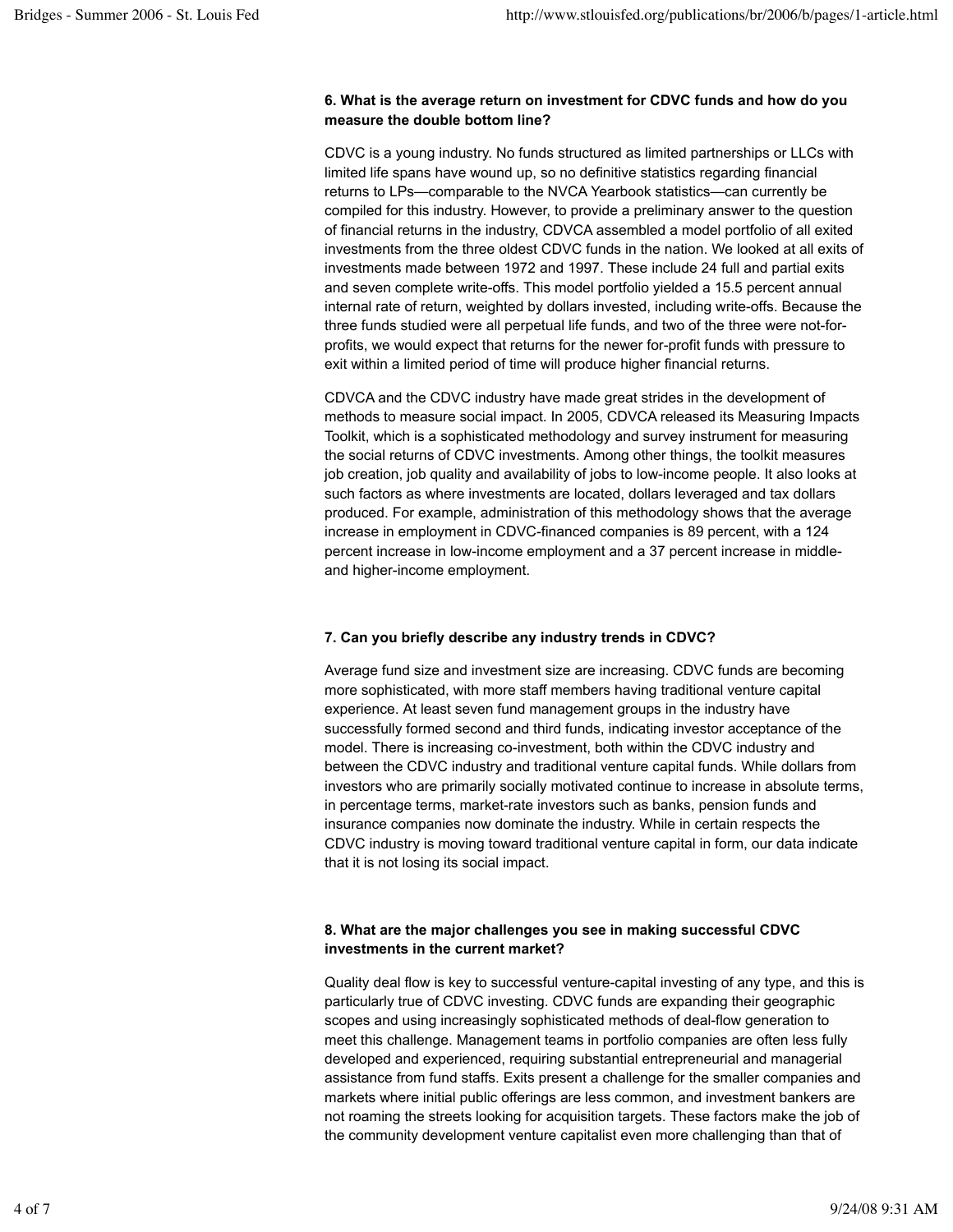the traditional venture capitalist. At the same time, CDVC funds tend to be smaller than traditional funds because of the limited availability of double bottom line investment capital, yielding smaller management fees to pay staffs. The industry needs more \$100 million funds with the scale to fully fund the operation of a developmental venture capital fund.

# **9. If an organization is interested in forming a CDVC fund, what are the first steps you would recommend? What resources or tools could you recommend?**

Think carefully about the goals of such an effort, the resources available and the market to be served. Learn from those who have gone before you. A first stop is CDVCA's web site, www.cdvca.org. Fund profiles and links to the web sites of leading CDVC funds provide a good introduction to the industry and contacts with leaders in the field. Twice a year, CDVCA offers an introductory training session designed for new entrants to the field, and our annual conference offers broad exposure to the industry. Finally, for more in-depth assistance, CDVCA offers consulting services to help organizing groups perform market studies, design funds, write business plans and offering documents, apply for government funding, and identify management teams.

# **About CDVCA**

CDVCA is a network for the growing CDVC industry. CDVCA supports and promotes the CDVC industry through advocacy, investment, research, consulting, and communications.

CDVCA promotes using venture capital to create jobs, entrepreneurial capacity and wealth among low-income people and the economies of distressed communities.

CDVCA represents more than 100 member organizations from across the country.

# **To Timbuk2 and Back: Money Flows Both Ways**

When Pacific Community Ventures (PCV) first came to know Timbuk2, it was a small firm specializing in the niche market of bicycle messenger bags. But the fund managers at PCV saw something special in this small company and decided to invest in the business, its leadership and the employees.

What PCV saw was an investment opportunity poised for both financial and social returns. Timbuk2 had a thriving, high-margin e-commerce business, strong brand equity and scalable production capacity. Timbuk2's location in San Francisco's Mission District, a low- to moderate-income area, also appealed to PCV. The company employed 40 low- to moderate-income workers in its urban manufacturing facility, and 100 percent of its employees received health insurance, job training and strong wages.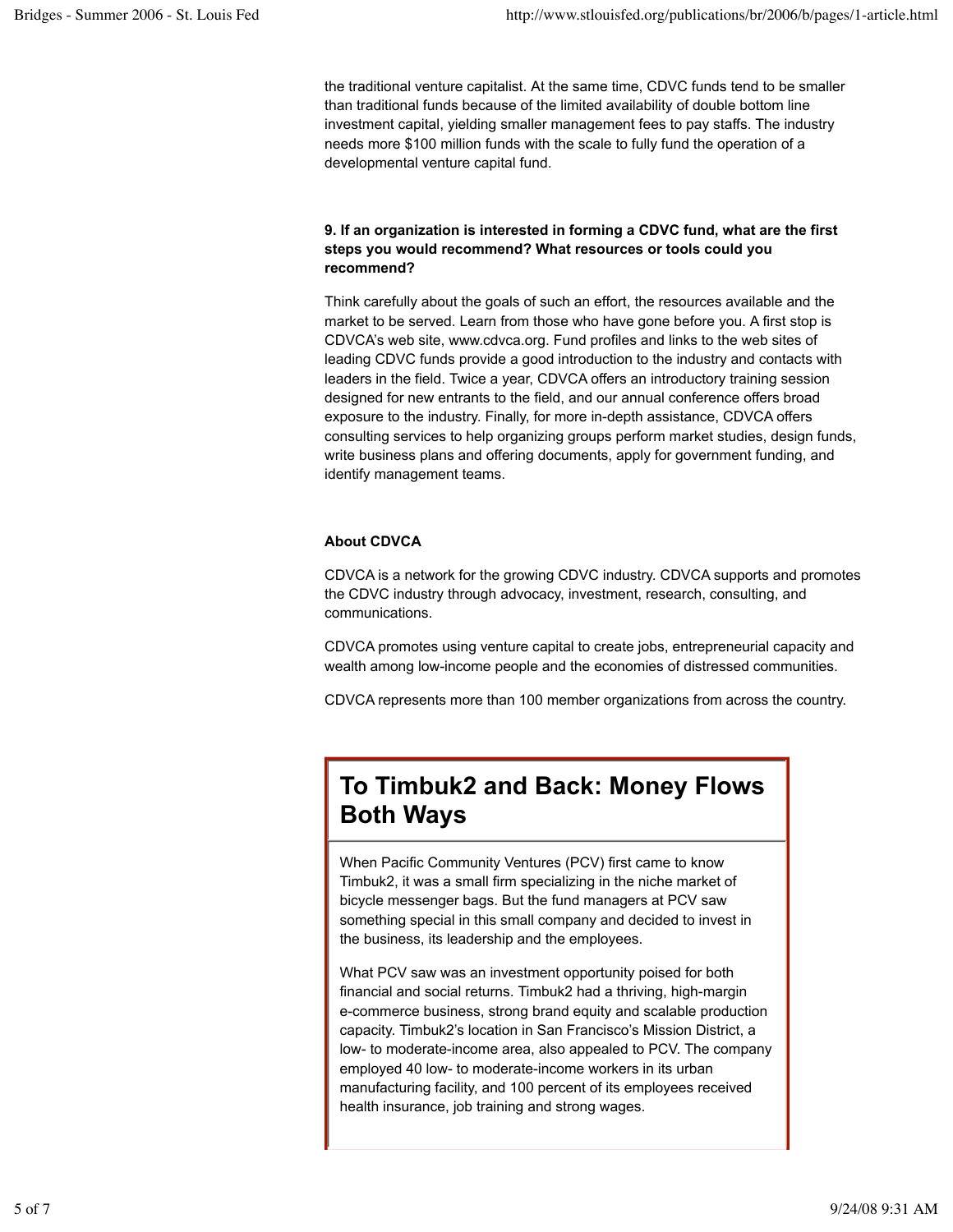Four years ago, PCV made its initial investment in the company. PCV is a 501(c)3 organization managing two profit-making investment funds with \$20 million under management. PCV targets areas that have traditionally not received venture capital, investing in and developing selected businesses that provide substantial economic benefits to low-income communities. These benefits are measured in terms of the number of jobs with good wages, comprehensive benefits and marketable skills that portfolio companies are able to provide to low-income individuals.

With PCV's investment and hands-on technical assistance, Timbuk2 reorganized its operations and management, expanded its product offerings distribution, and achieved profitability. In the process, the company's annual revenue more than tripled. The company now has distributors in Canada, Japan and Europe and its product line includes computer carrying cases and other urban-lifestyle bags and accessories, in addition to its well-known custom messenger bags offered on its "Build Your Own Bag" web site.

Through this infusion of capital and resources, the company was positioned for significant expansion that not only made a solid return for investors, but created a considerable benefit to employees and the low-income community where the business is located.

Initial investors saw a return of nearly four-and-a-half times their original investment in just three years. PCV's exit through the sale of the company to a private-equity investor group will provide the financial resources and strategic marketing expertise to fuel the next growth phase.

This exit does not mean the company will be leaving the community so many of its employees call home. In an era of outsourcing, the company is committed to maintaining its manufacturing presence in the Mission District. This dedication to the local economy means stabilization of jobs in an area with traditionally low employment rates and low wages.

The sale of the company is not only good for investors, but employees as well. The transaction triggered a significant cash bonus to Timbuk2's nonmanagement employees, who all participate in the company's Employee Wealth Sharing Program. The company program was established by the CEO and PCV as a part of their double bottom line investment strategy. Through this, lower-income workers share significantly in the financial value they helped create.

As a reward for their hard work and dedication, the wealth creation program distributed more than \$1 million to 40 employees in a one-time bonus. The cash payout to each employee was based on a formula accounting for tenure, grade level, annual salary and performance and was as much as twice employee's annual pay.

More than half the employees receiving the payout work in factory and warehouse positions and reside in low- to moderate-income communities targeted by PCV. In addition, PCV conducted on-site financial management workshops for employees receiving cash